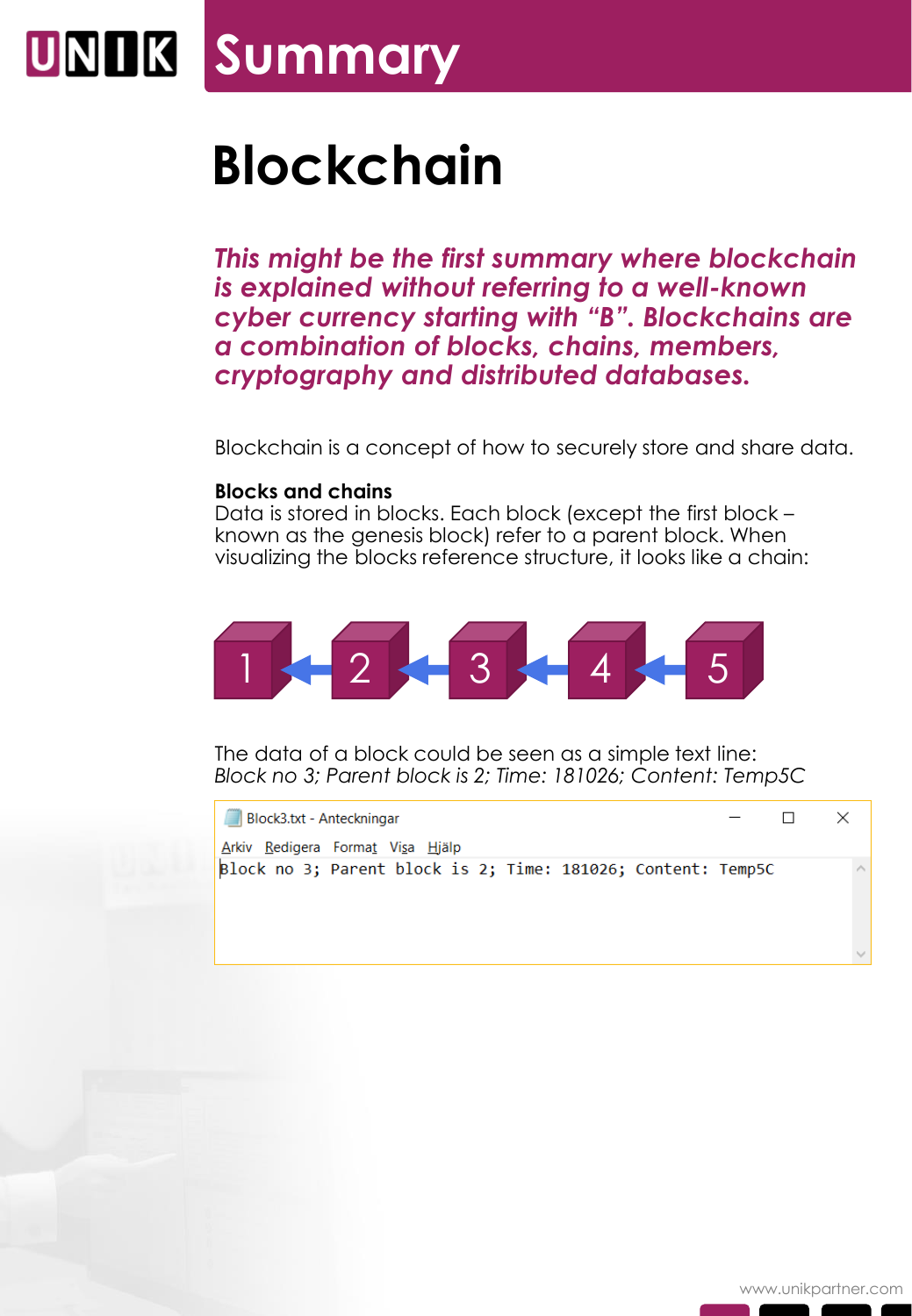Several blocks can refer to the same parent. The longest chain is called the main chain, marked red below:



The main chain can be changed if more blocks are added to another branch:

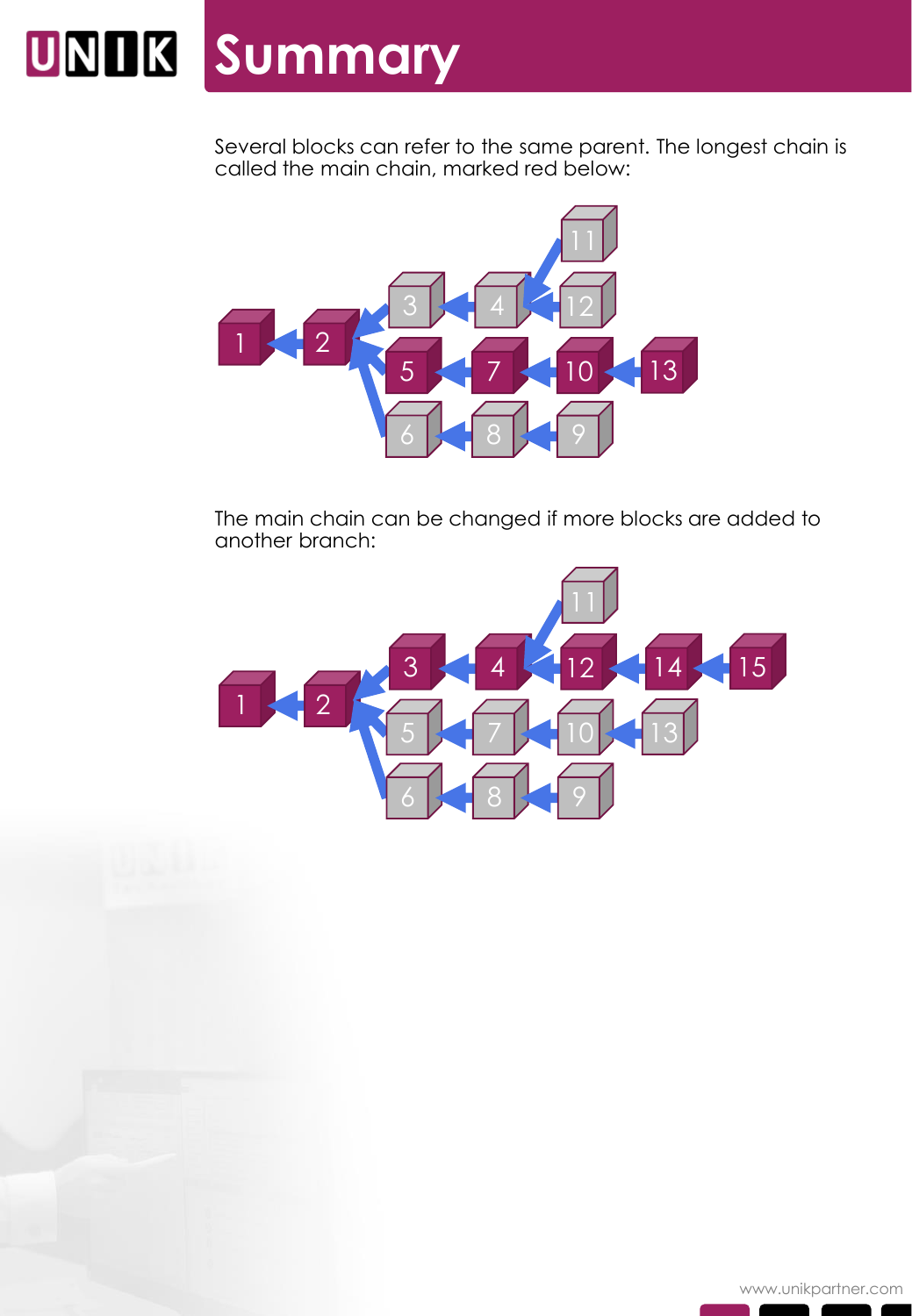#### **Members**

In order to add blocks, one have to be a member of that blockchain. This requires that they register to receive a unique key, which they use to validate themselves being a member.



### **Anonymous members**

There are blockchains where the member doesn't have to share their personal information - they can register to receive a unique key anonymously.

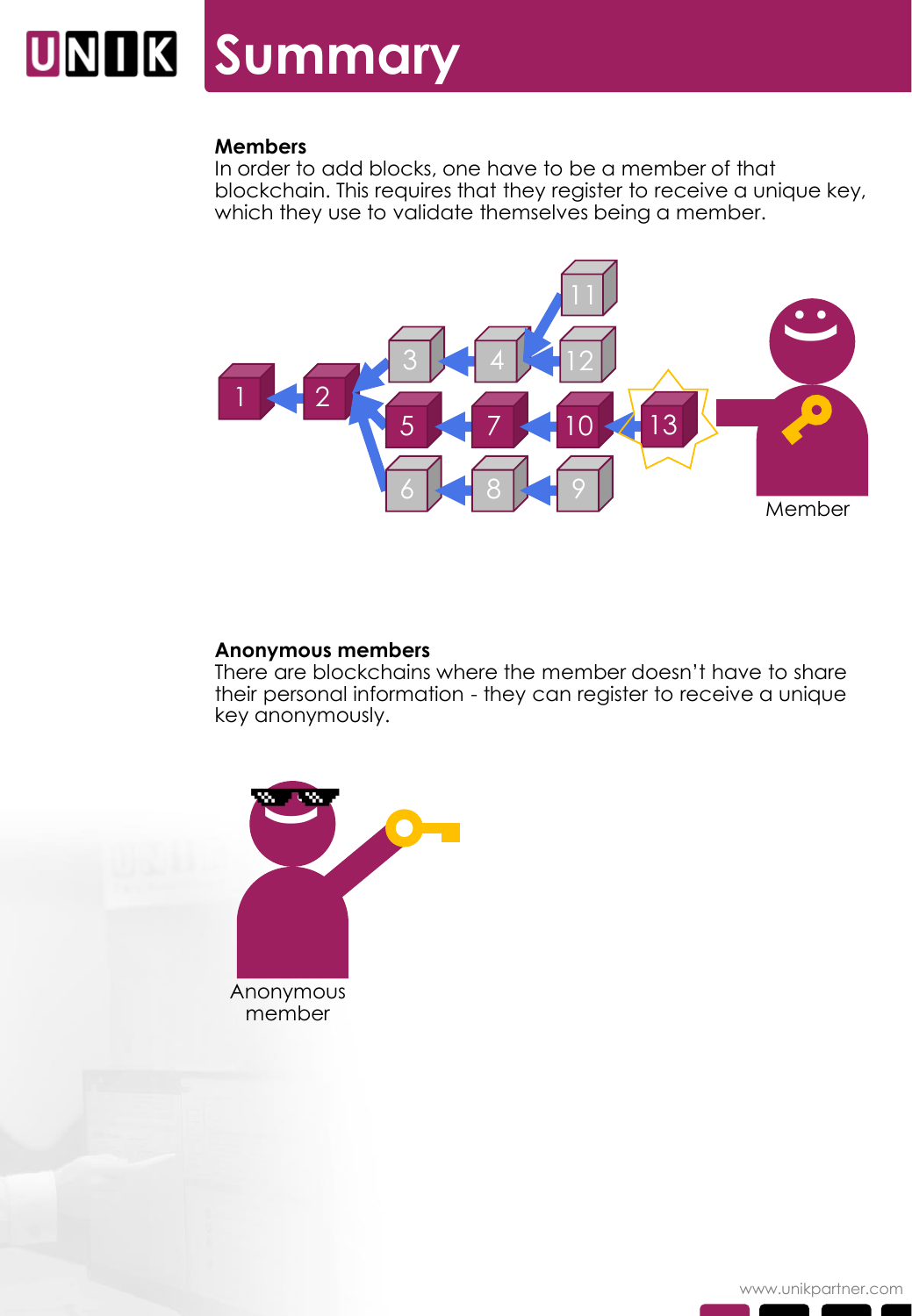## **Summary**

### **Public-key cryptography**

A member of a blockchain must be able to "confirm" themselves for the other members. This is done by a method called public-key cryptography. The method can be compared with how people in the past signed documents:

*All persons signing documents had an unique sign (a family crest). There was a book, that all had access to, containing all signs. When a person signed a document, the person pushed his unique signet ring into melted wax on the document forming his sign (that no one could copy).*

*The receiver of the document could easily verify the sender by looking at the sign in wax comparing it to the public book.* The "book" in blockchain is called public-key and the unique signet rings are called private-keys. They are both long series of numbers. To use the keys, there are sign and verify functions (programs on a computer).



www.unikpartner.com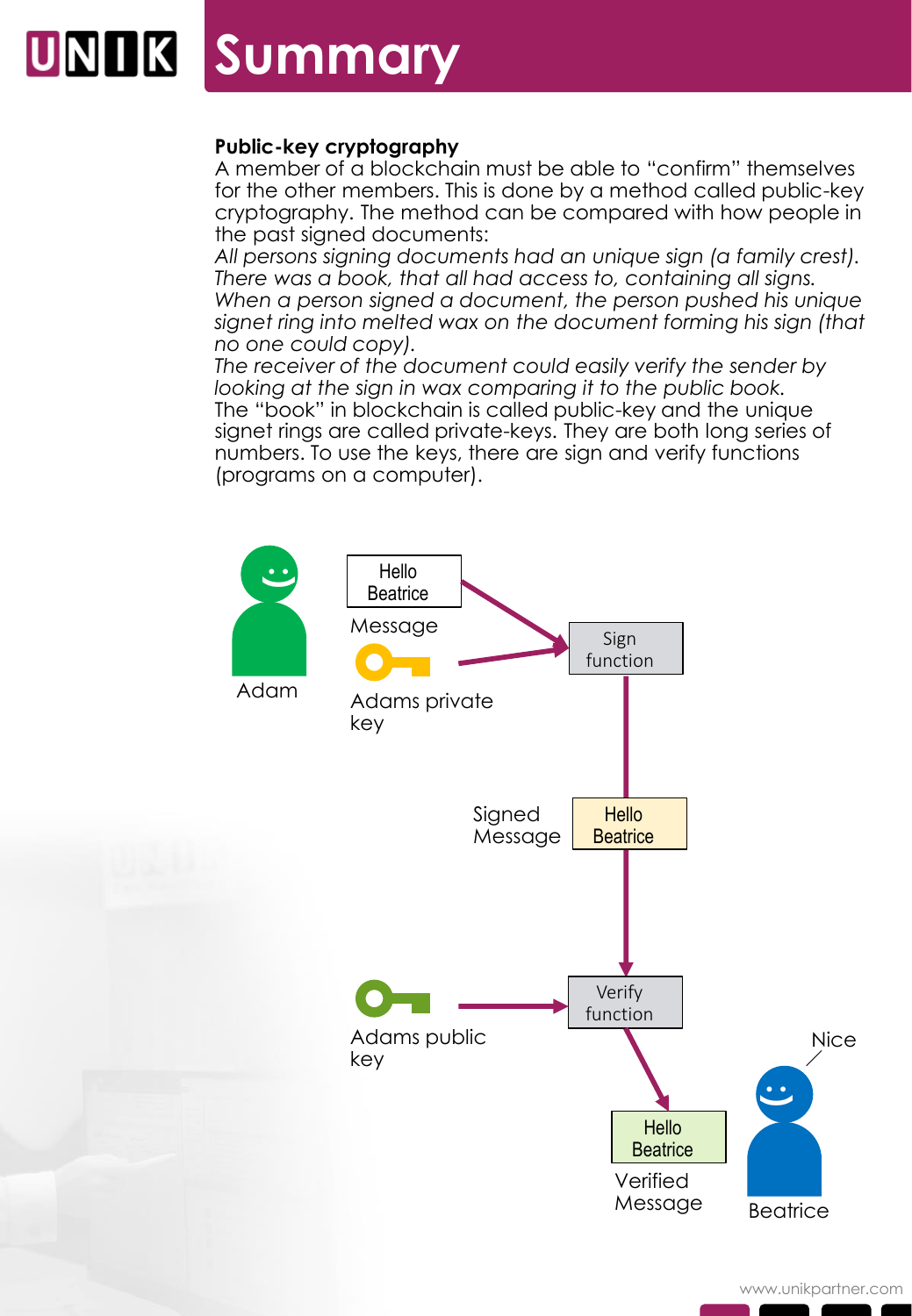### **Multiple signing**

There are also ways of signing things together, e.g. an agreement.

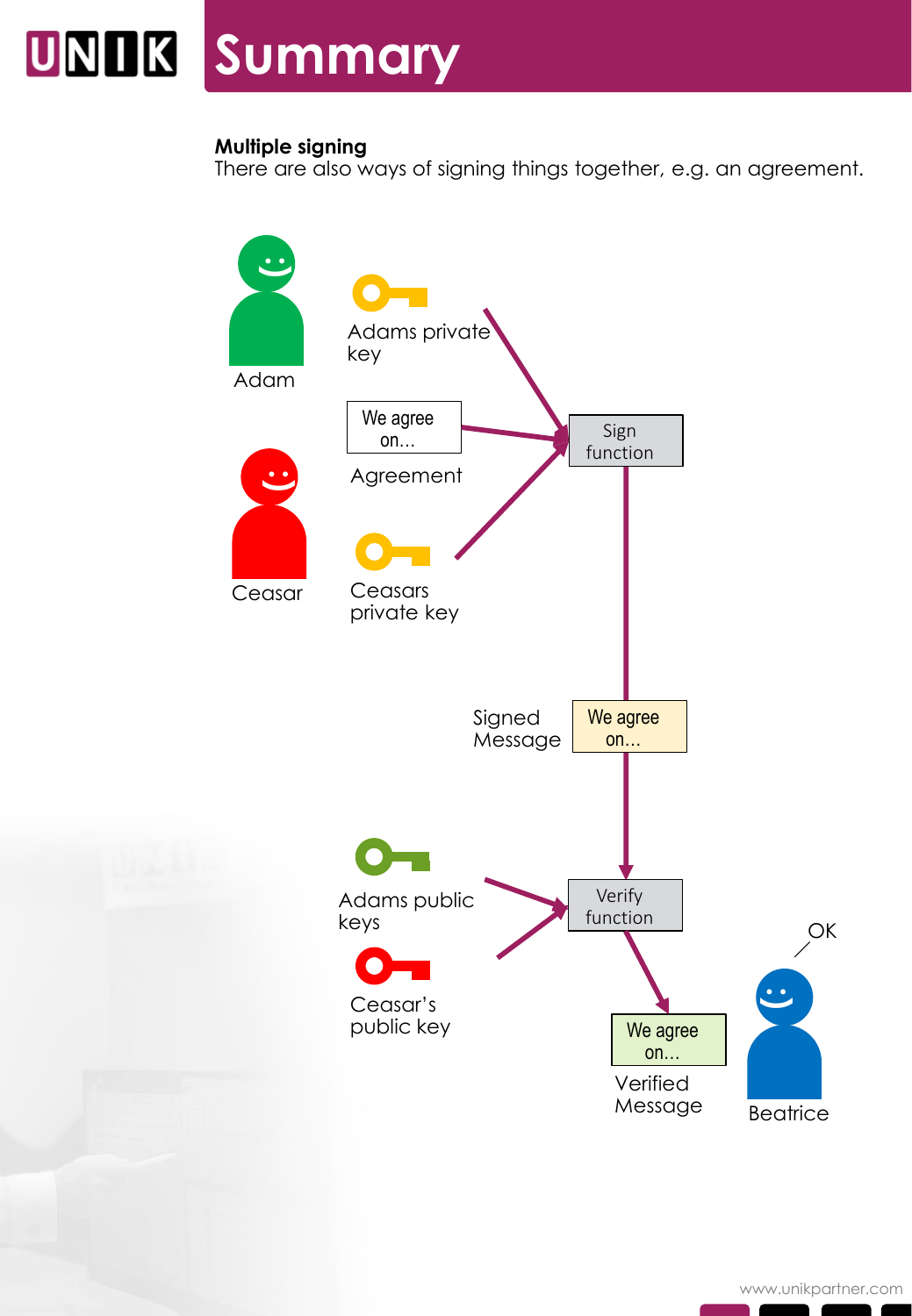#### **Cryptography hash**

When adding a block to a chain, the member adding the block uses cryptography to assure that the block refer to the correct parent block (and can't be altered by someone else). This can be compared to an unremovable tape of with the clue consist of DNA from both the new block and the parent blocks. The DNA tape is placed to hold the two blocks together.

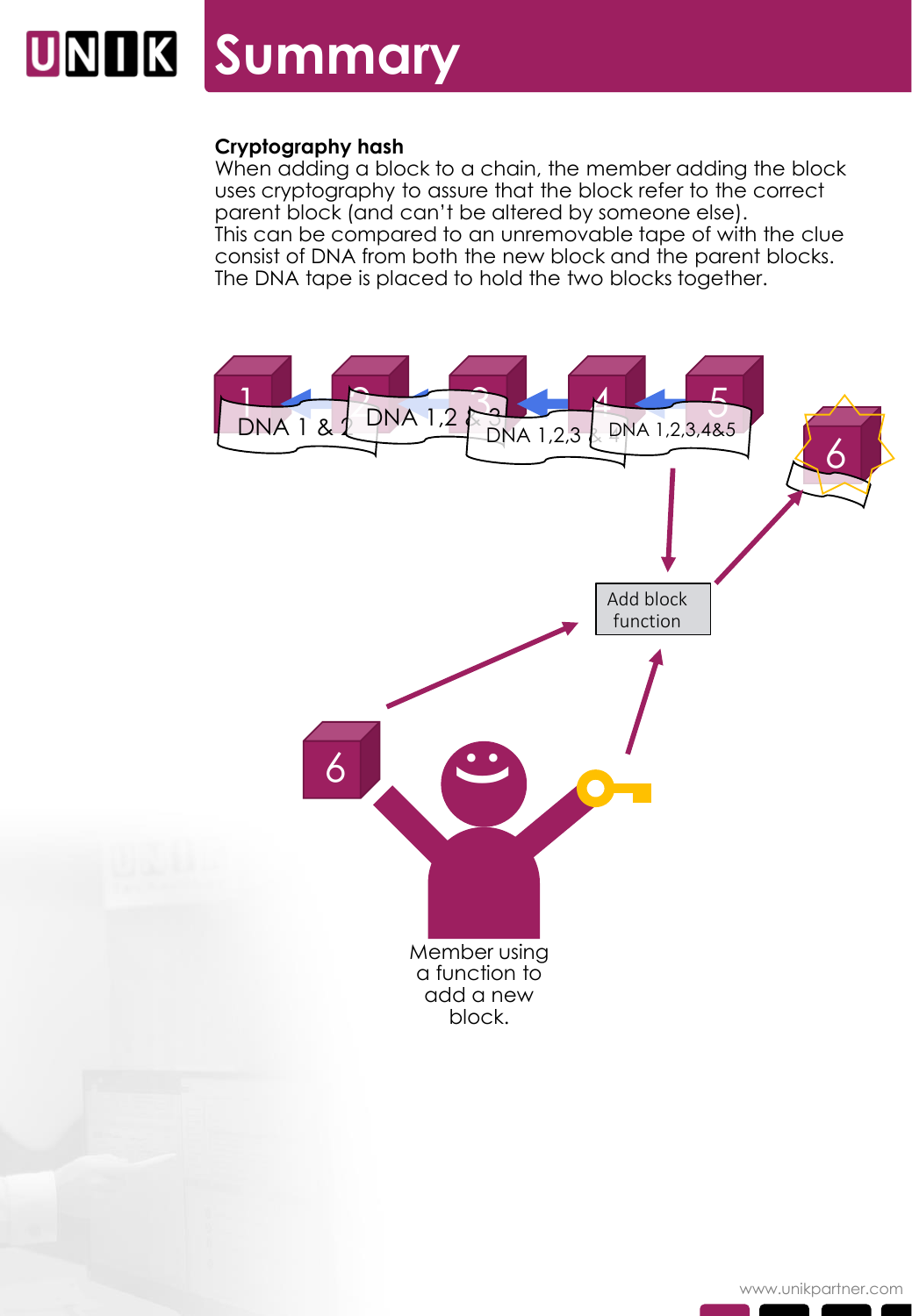### **Distributed database**

Blockchains are not stored at one (or several) central place(s), the blockchain is distributed to all parties involved, as a database.



Different database models:

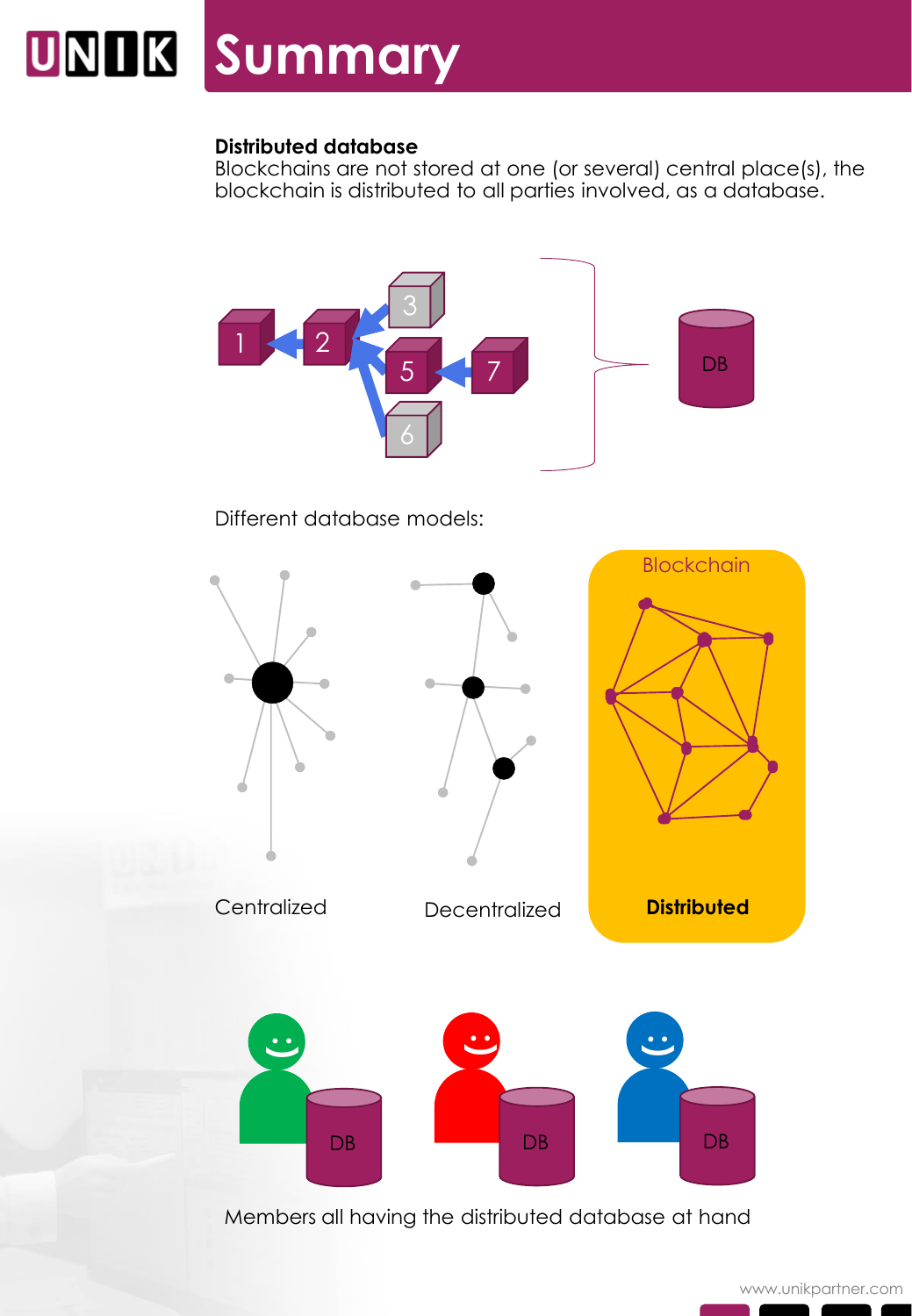### **Distributed database dilemma**

The problem with distributed database is to know which one is valid. If members are updating the database faster than it's distributed there will be different versions. The dilemma is which to choose.



www.unikpartner.com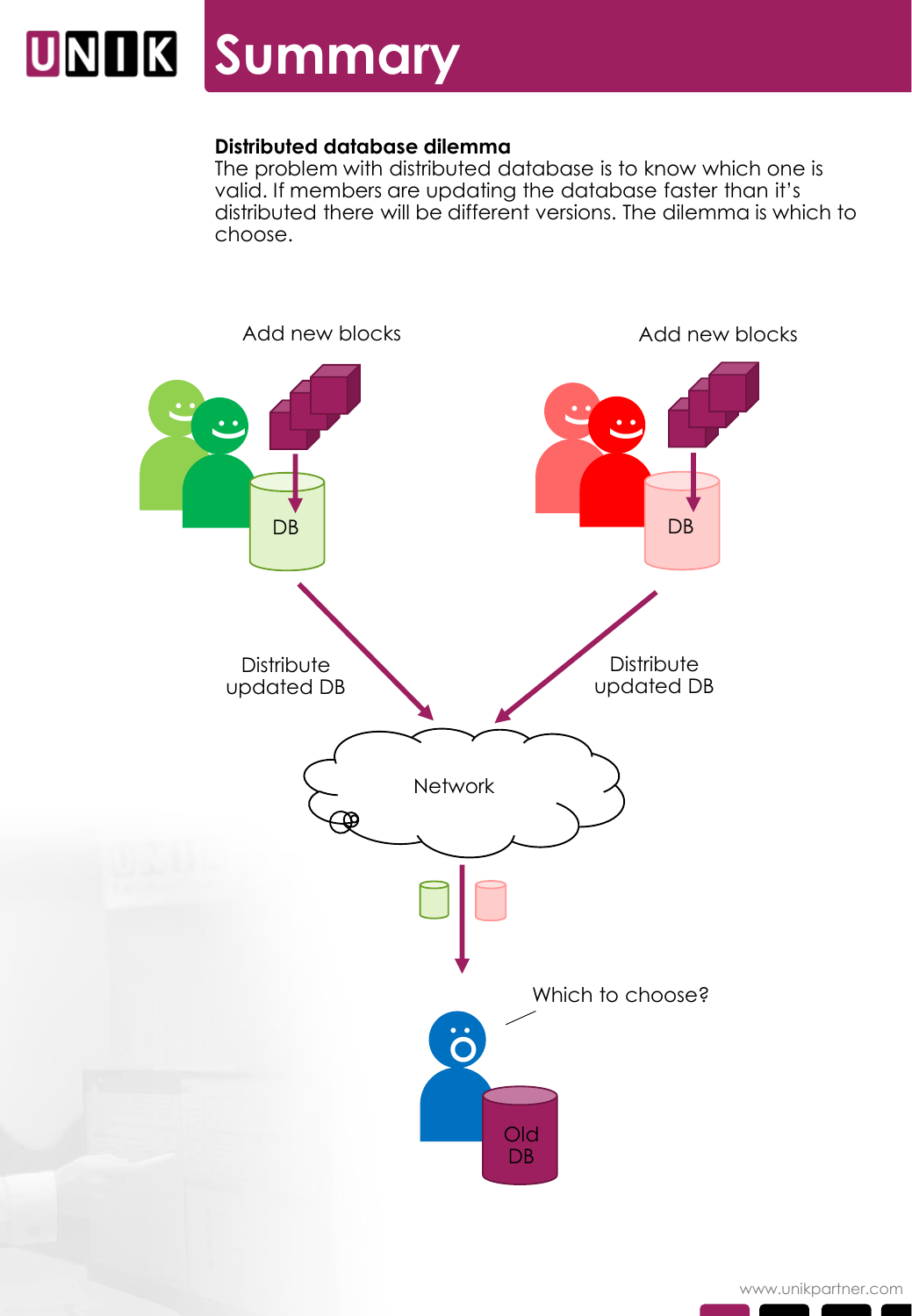#### **Proof-of-work**

One way to choose the right database is to use proof-of-work. They idea is to have members (usually called "miners") to solve a difficult computerized problem for each new updated database. The problem can be compared to a sudoku; it's hard to solve but easy to verify when done. The miner that solves the sudoku first timestamp the solution and database. The database with the earliest timestamp is the valid one. Keep in mind that there can be several "solved" databases around, so a member might have to replace the "solved" database when receiving another having an earlier timestamp.